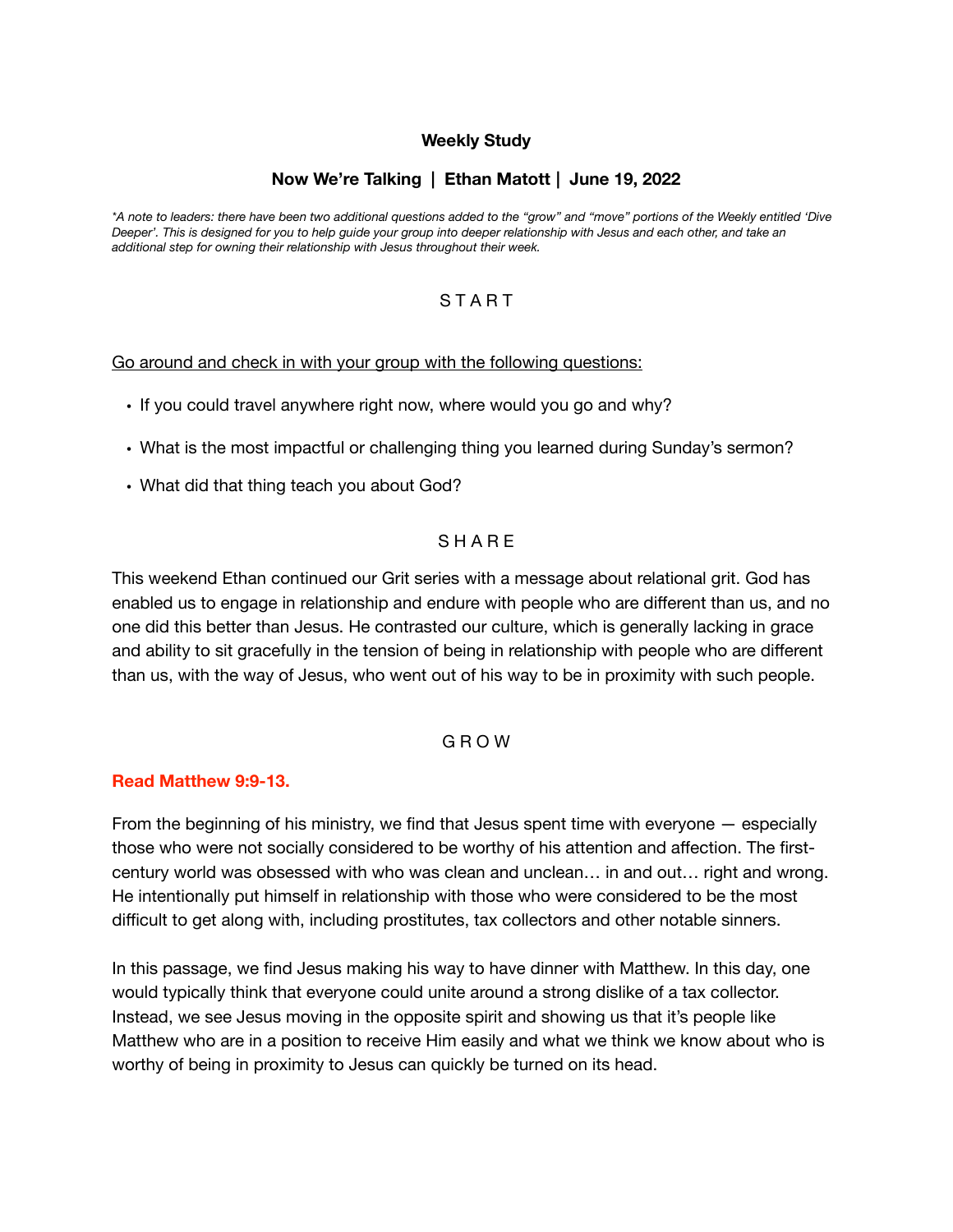- Who do you know who displays the most relational grit? Share a little bit about that person.
- Who is the person in your life who you know you need to either a) step out and engage with or b) endure in your relationship with?
- *Dive Deeper*: if you identify similarities between you and someone else in your group, make a commitment to get together this week for coffee or a meal and dig into what God could be showing you about how to move forward in obedience. Changing thoughts and behaviors are always easier when done with someone else!

## M O V E

## **Read Romans 14:1-13a.**

In this passage Paul is exhorting the church to stay focused on what matters most. The 'weak' were considered at this time to be those who believed their holiness was contingent upon their behavior, and the 'strong' were those who operated with a spirit that said "I'm free, so you can't tell me what to do". Ethan reminded us that we are too good at majoring on minor things and living our lives with a sense of certainty that Jesus never asked us to possess. This passage convicts us by reminding us to keep our hearts set on what matters most.

It is possible for you to be right and for your neighbor to be right — and both be honoring to God. Not every conviction you have will be the same as the person next to you, which is why it is important to remain sensitive to the Holy Spirit and be quick to learn peoples' stories. Remember the words found in 1 Corinthians 13: "if I speak in the tongues of men and of angels yet do not love, I am nothing but a clanging gong or noisy cymbal." In today's world that is full of too much noise, it can be difficult to discern who is sharing their thoughts and opinions in love… and who is just speaking. It is experiencing God's love for us that fuels our love for people, and before we can speak words into others' lives that hold deep significance, we need to be known as people who love well. If we can get that right within the Church, then we will do a much better job of getting it right in all the other places we find ourselves throughout the week.

- The gospel is often more less complicated than we realize. Pair up with one person in your group and confess: what is the 'minor' thing that you are tempted to turn into a 'major'?
- How can you use more of your energy this week to get along with the people in your life?
- *Dive Deeper*: Is there a strong conviction that you hold that others may not hold? In what way does the Holy Spirit need to open your mind and heart to hold space for the genuine convictions of other people?